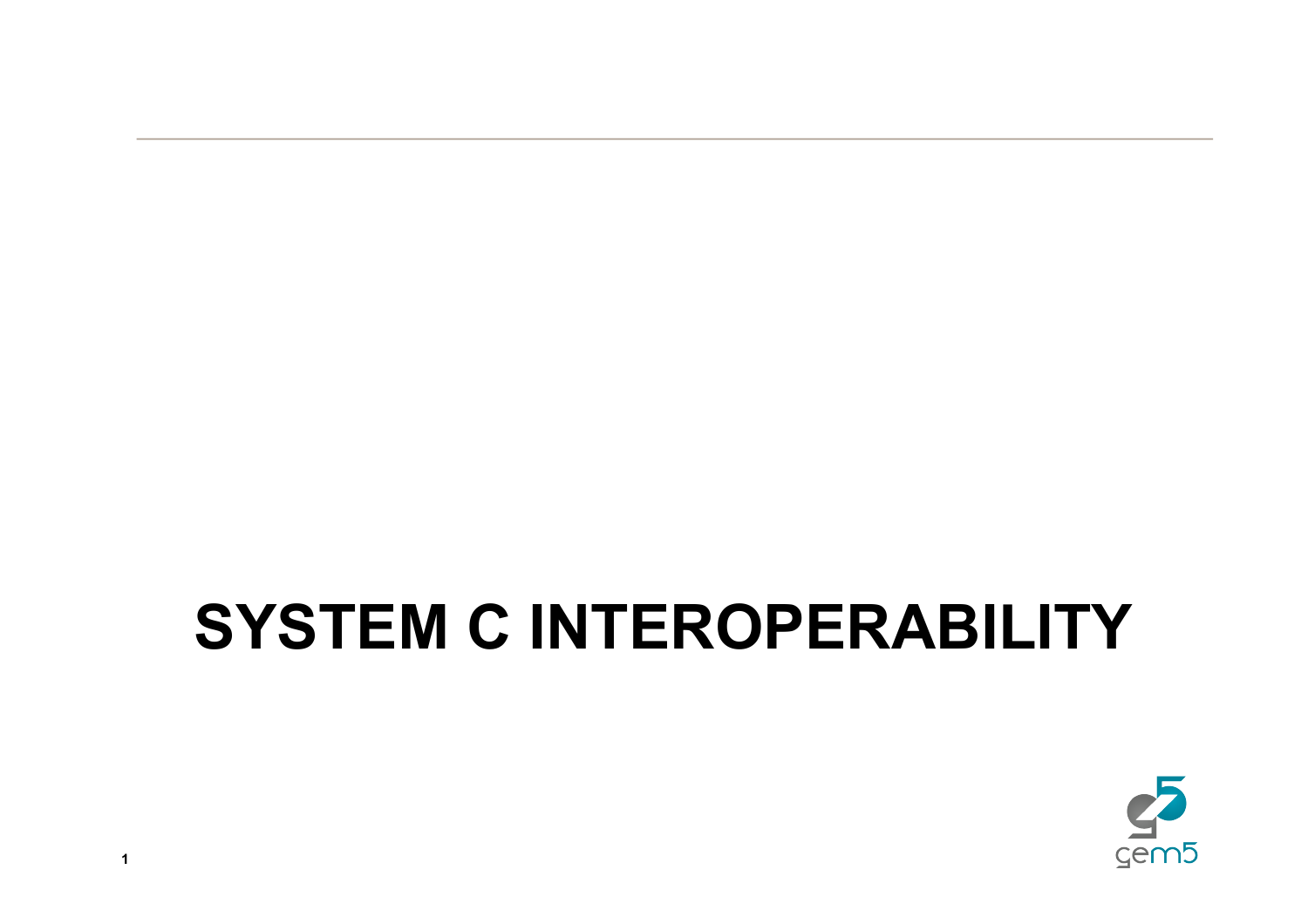## **Goals**

- Lots of simulators and models
	- Use models together in a flexible way
	- Interoperability, SystemC is the de-facto standard (good or not)
- **Pressure to successive refinement** 
	- From high-level to low-level

### ■ Configuration

- IP-XACT to C++ used today, potential contribution from TI
- § Configuration front-end JSON a possibility, go from Python to JSON and then use that for the C++ instantiation

#### ■ Statistics/output

§ Python vs C++/SystemC interoperability. Tighter connection with Python is a complication? [AP: Andreas]

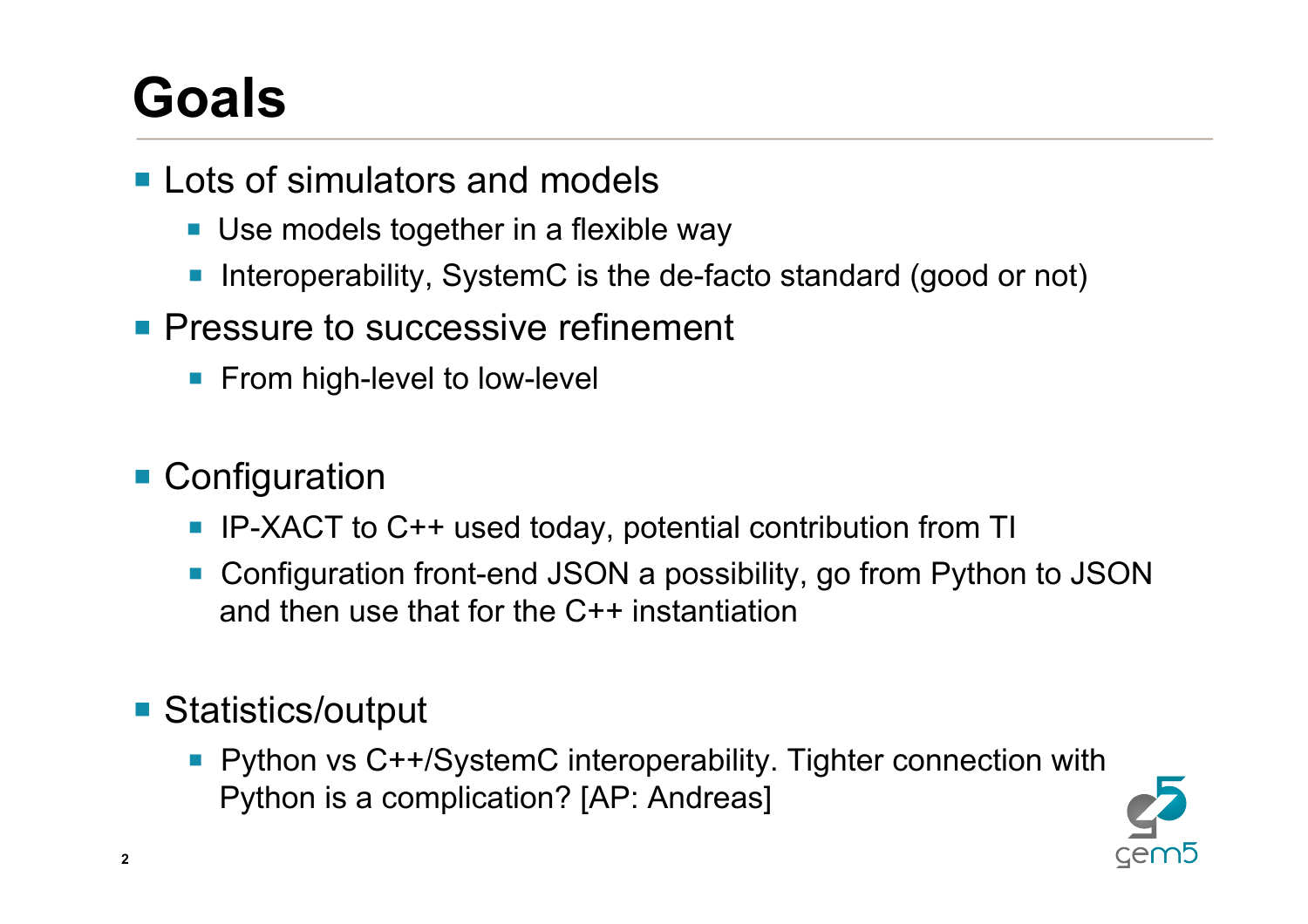# **Solutions**

#### ■ Running gem5 in SystemC

- SystemC is the top-level
- How performant is it? Alexandre, overhead for different options? End of January. [AP: Alexandre]
- Currently, entire gem5 is running as a single SC\_THREAD
- Multiple instances are already running
- SystemC models in gem5
	- More elaborate SC\_THREAD model makes this difficult
	- Not seen as a feasible option

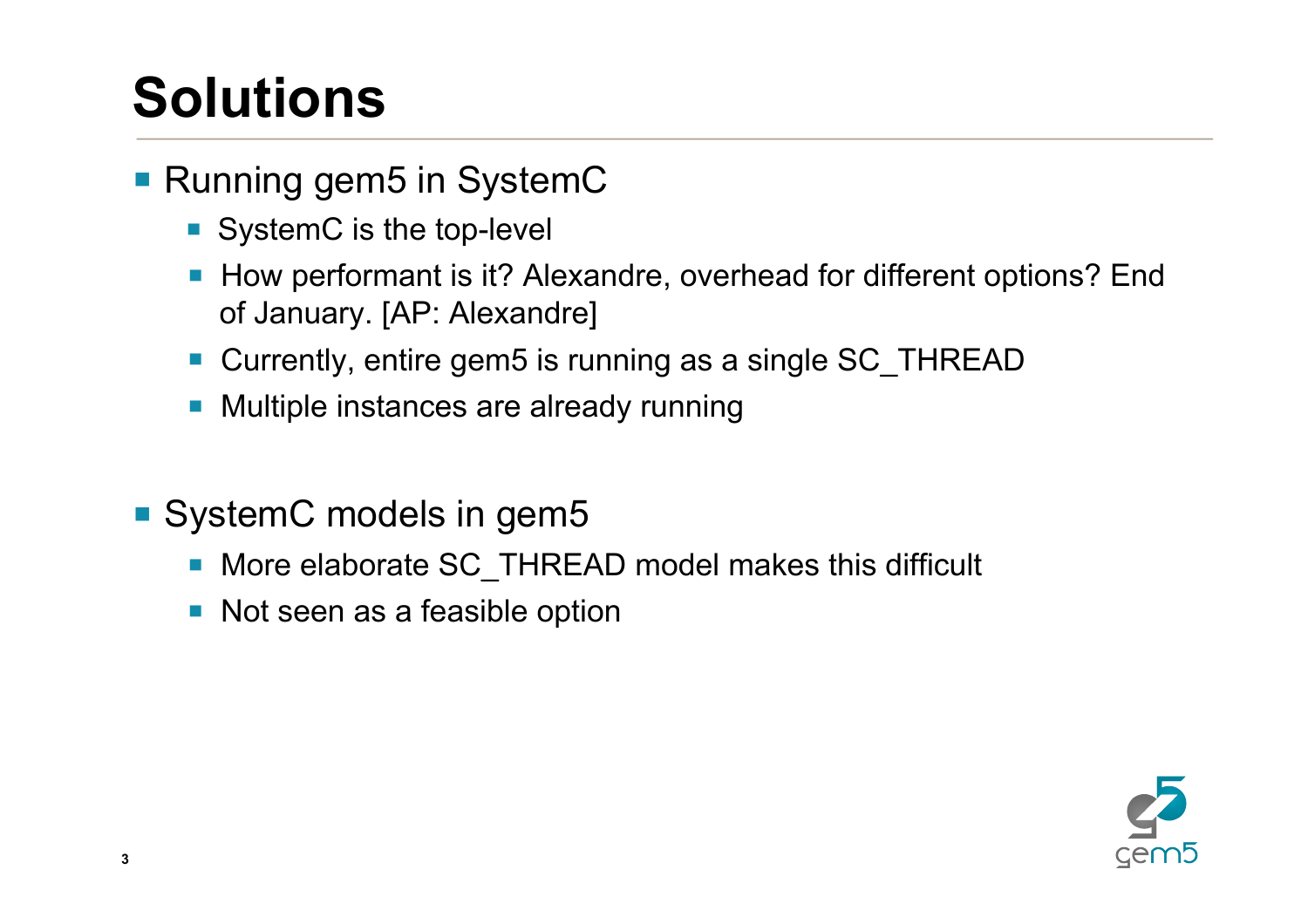### **Performance**

- Compartments of SC\_THREADS per core/large chunk of gem5 and use with TLM2 quantums
- What is already in SystemC and vice versa?
	- Execution model differences
		- gem5 keeping things simple, no delta cycles, update in execute
		- Problems today with input and output happening at the same time
			- Use the event priorities to solve the input and output
		- Notify, execute similar to SystemC beneficial?

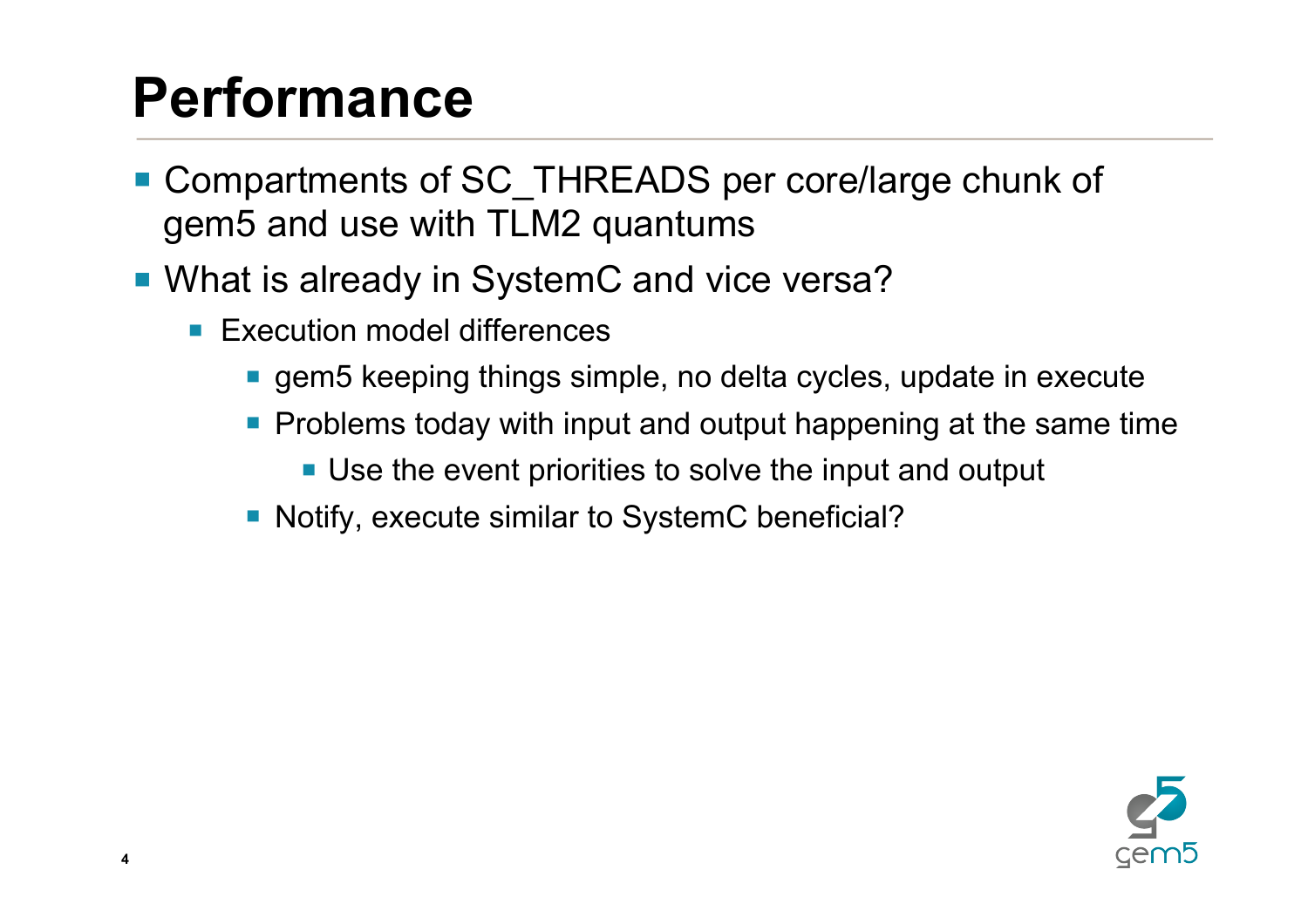## **Interfaces**

- What are the interfaces?
	- TLM2 the best option? Are there others?
		- Not necessary to always use TLM2
	- How is AMBA-PV 2.0 supporting the abstract coherence protocol [AP: Andreas]
		- How and when to arrange the discuss the protocol and adapters?
	- Ruby should be more modular to afford a more flexible configuration to support partial (non-monolithic) modes of operation
	- What are the scenarios and what does it require
		- gem5 only for CPU + L1 (baremetal)
		- gem5 only for CPU + L1 + devices (OS)
		- gem5 for all but memory controller
		- gem5 for all but non-coherent device-component model
		- gem5 for all but coherent device-component model (GPU/ GPGPUsim)



■ Not worth trying to mix coherence models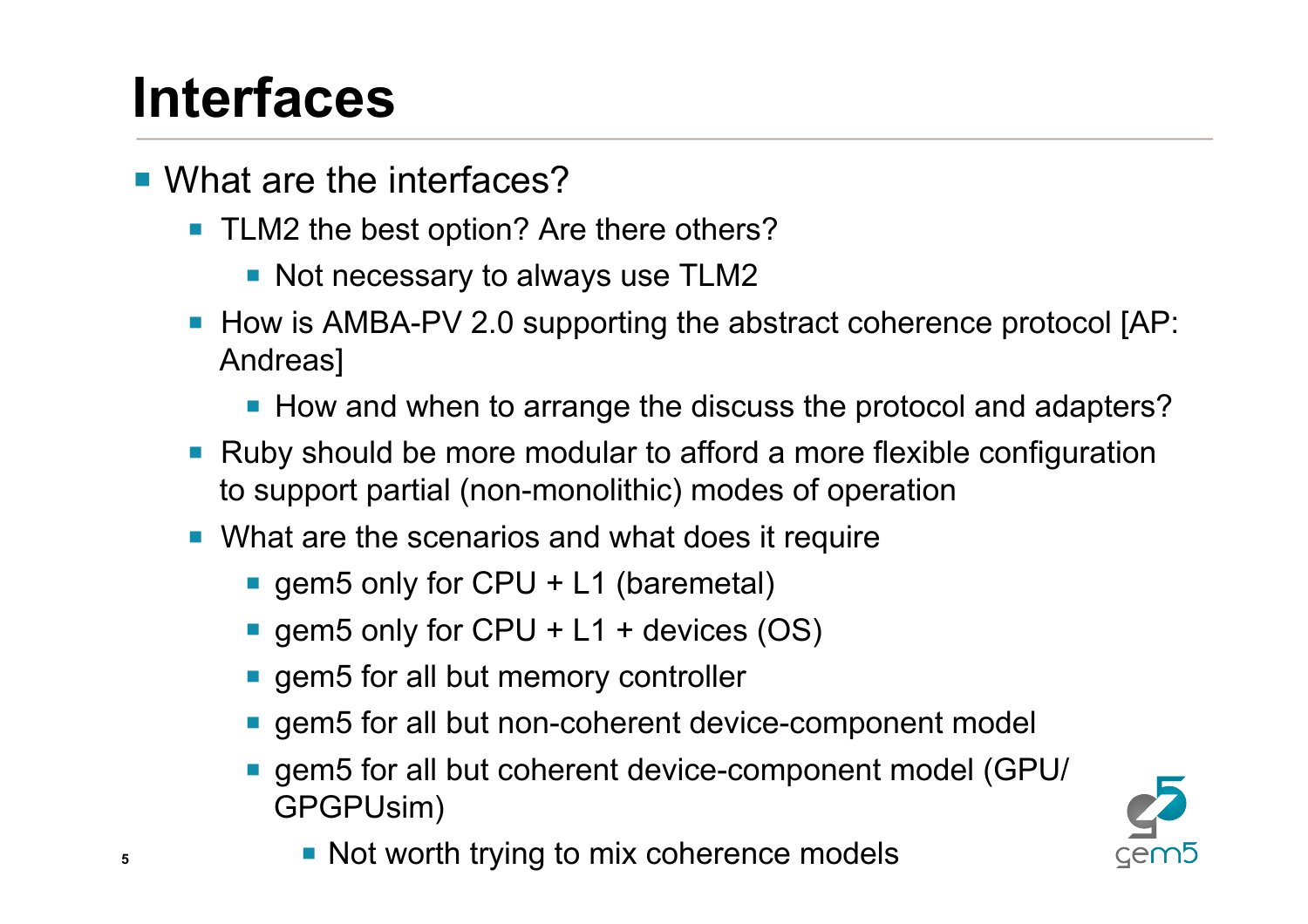## **OTHER TOPICS**

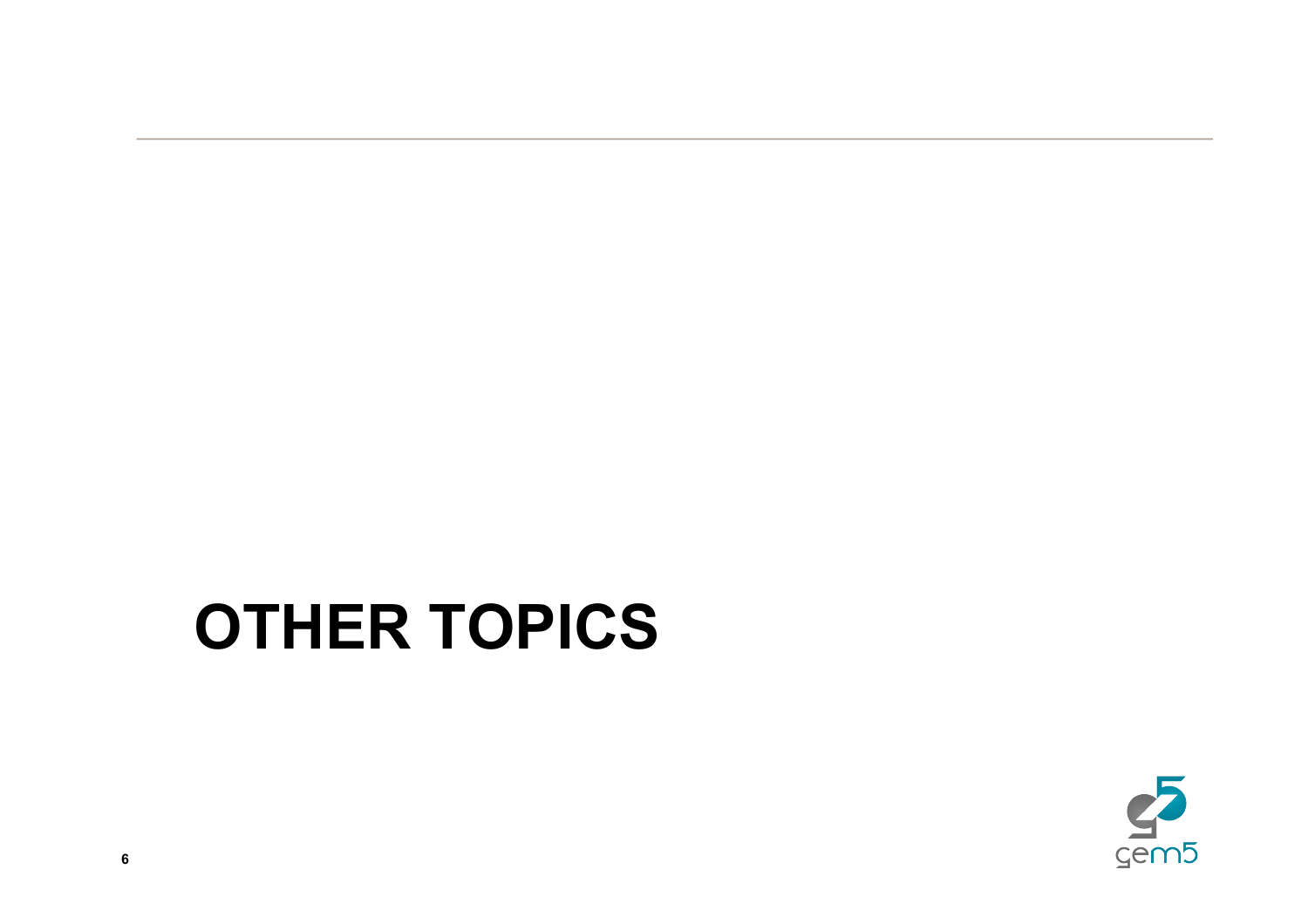# **Simulation Performance**

■ Faster Fast-forwarding and Robustness (short-term goal)

- § ARM
- Extend CPU hammering for Ruby

 $\blacksquare$  ??

- FPGA
	- Derek -- Source to gates translation?
- Multi-threading
	- Nilay is still working on this?

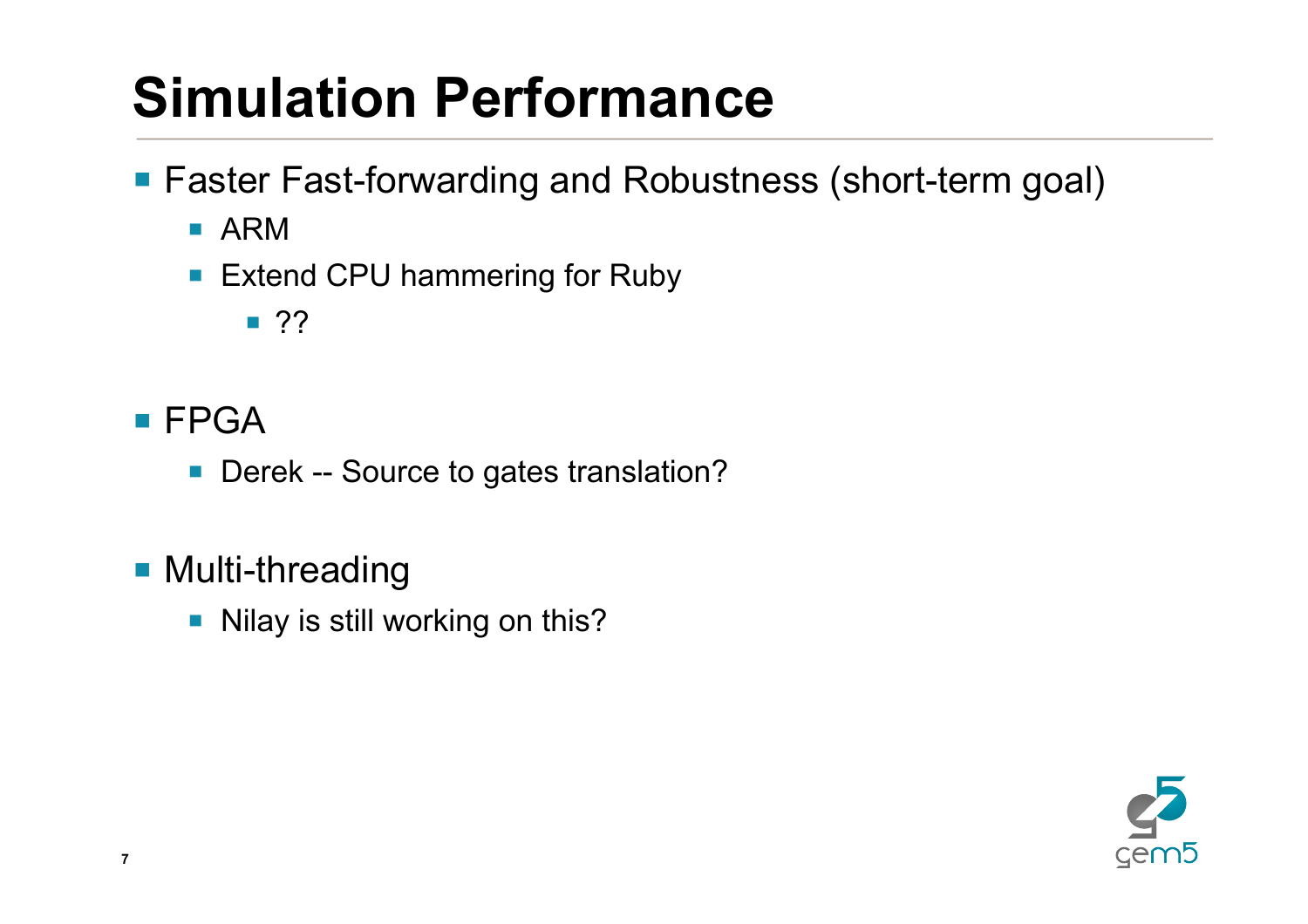### **Issues for New Users**

- git-hub (bit-bucket) like forking/merging
	- Derek
- **Directory owners** 
	- Jason (also to check link to doxygen)
- Mercurial workflows
	- Tony to review download web page and fix
	- Paul to subject his students to it